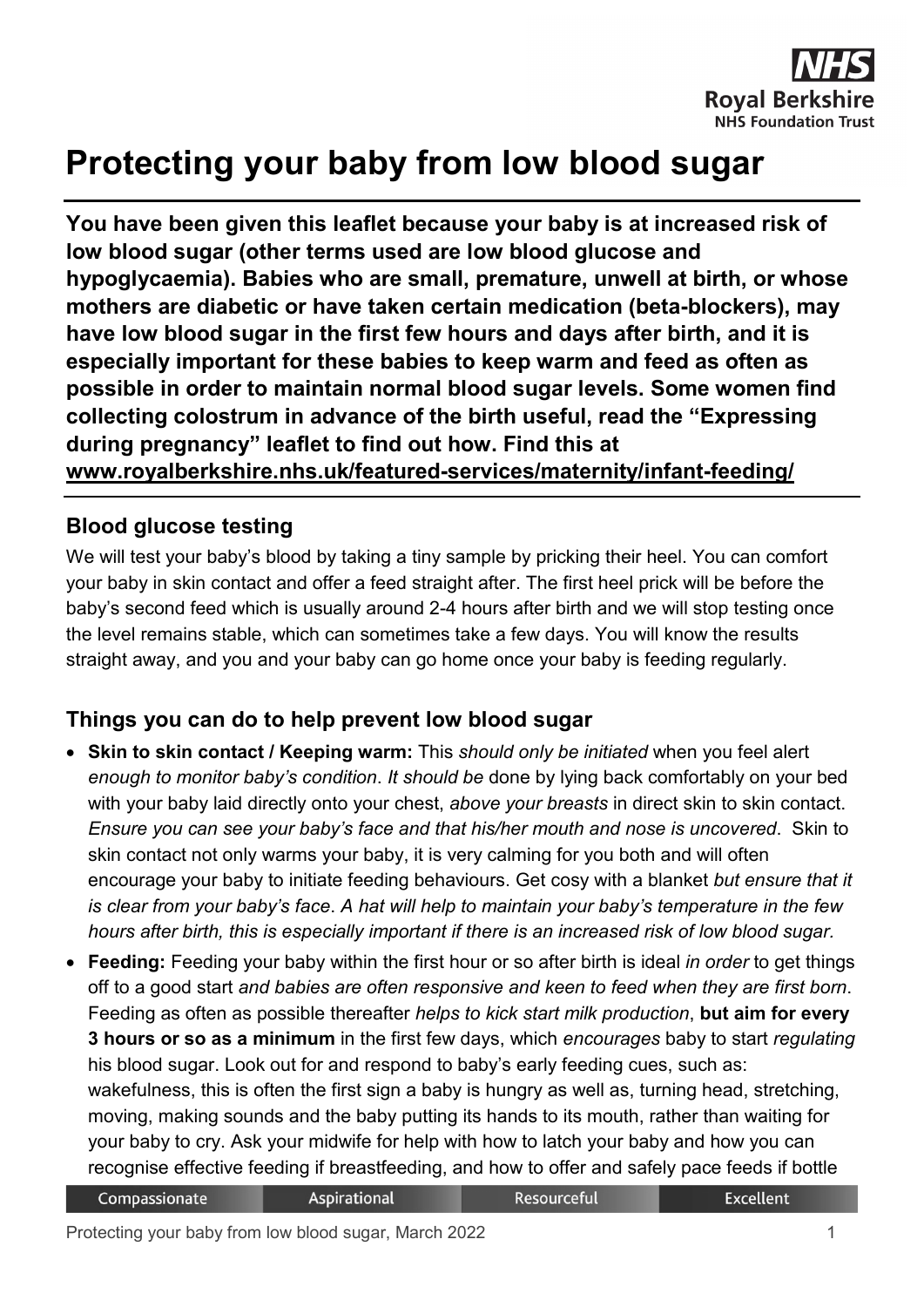feeding. View [www.babyfriendly.org.uk/resources](http://www.babyfriendly.org.uk/resources) for breastfeeding and bottle feeding advice and download "Me and My baby" iBook.

If your baby is struggling to feed effectively then we can show you how to express some of your milk and give this to your baby. Many women find watching these expressing videos helpful: [www.unicef.org.uk/babyfriendly/baby-friendly-resources/video/hand-expression/](http://www.unicef.org.uk/babyfriendly/baby-friendly-resources/video/hand-expression/) and [www.youtube.com/watch?v=axQi5PqRZ0M.](http://www.youtube.com/watch?v=axQi5PqRZ0M) Once your baby is feeding effectively and this is assessed by your midwife, using the tool in your postnatal notes (pages 14-16), and the baby's sugar are stable, you can go home.

## **What happens if my baby's blood sugar is low?**

We will advise you to feed your baby straight away, (which usually works). We may suggest offering a supplement to your baby in order to boost your baby's sugar level in addition to regularly breastfeeding. This is usually expressed breast milk (EBM), but we may offer a sugar gel (Dextrose) or formula. This is usually for a short time, and is offered using a finger, syringe, teaspoon or cup.

Sometimes we will contact the paediatrician (doctor) for advice, as if after feeding and supplementing, the sugar level remains low. We may need to monitor your baby more closely in the special baby care unit (Buscot) for a time.

#### **How to know if baby is well?**

- **Feeding:** Baby is feeding regularly and effectively at least every 3 hours with an alert baby showing feeding cues and then appears content afterwards. Your breasts and nipples are comfortable. Your baby's nappy contains at least two £2 coin sized poos the correct colour for age, this will be the tarry meconium in the first day or so and increasing amounts of urine.
- **Warmth:** Baby feels slightly warm to touch, although their hands and feet can often be cooler if using a thermometer, the range should be 36.5 - 37.5C.
- Responsive: When your baby is awake he looks at you and pays attention to your voice and if you try and wake your baby they respond to you in some way.
- **Muscle tone:** Your baby will appear very relaxed when asleep but should have some muscle tone in their body and will respond to your touch. Call for help if your baby appears floppy and doesn't respond when you lift their legs and arms or appears to be making repeated strong jerking movements. Often a newborn baby will make light jittery movements so your midwife can help you decide what is normal.
- **Colour:** Your baby should have pink lips and tongue.
- **Breathing:** Your baby's breathing rate will vary and will sometimes pause for a few seconds followed by a rapid phase for a few seconds. If you notice rapid breathing >60 breathes/minute for a prolonged time or seems to be struggling to breathe with deep chest movements or flaring nostrils or making a noise with each outward breath, then call for help immediately as this isn't normal.